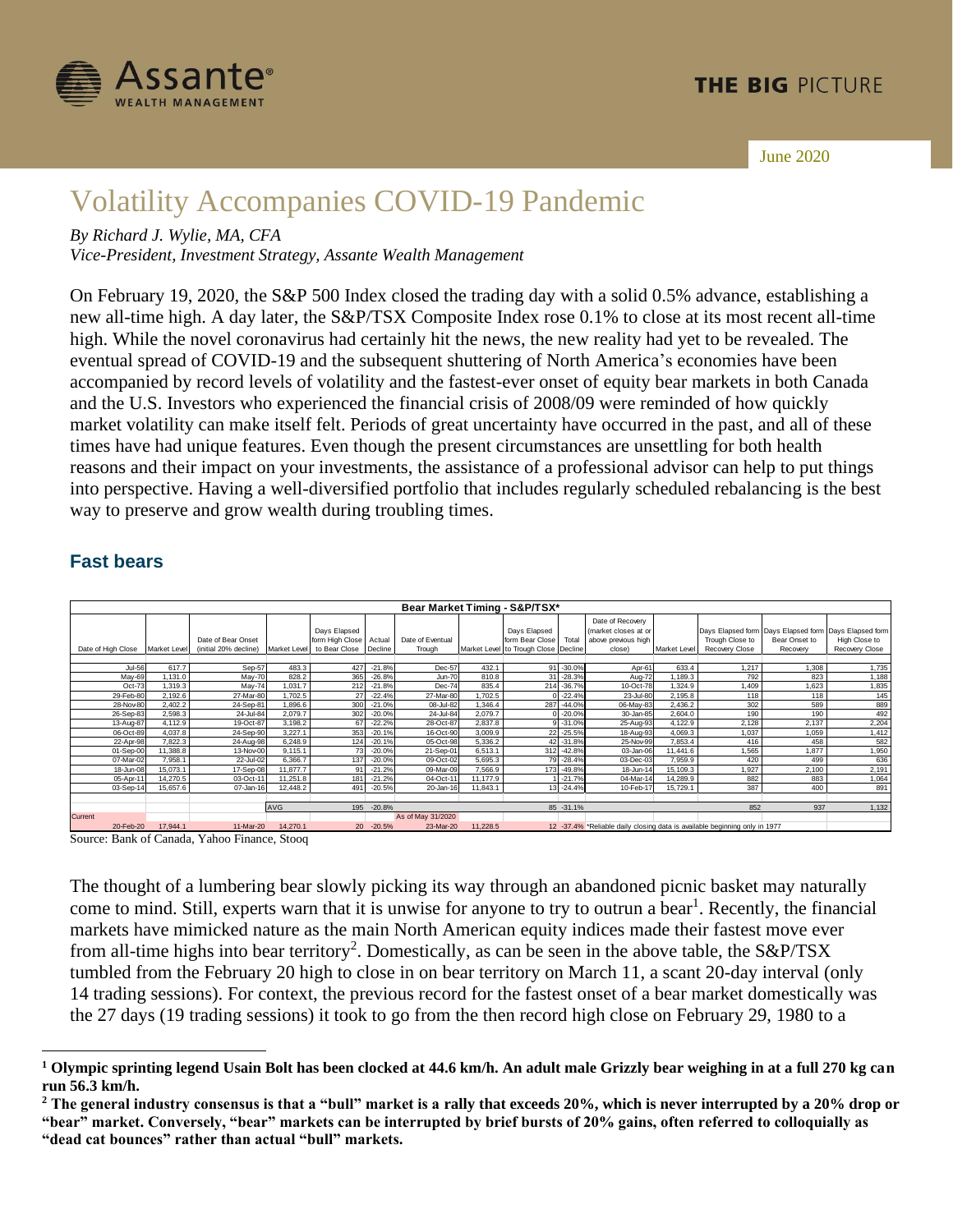

bear market at the close of trading on March 27, 1980. The last bear market before COVID-19 was the slowest to appear, with a full 491 days between the market peak on September 3, 2014 and the emergence of the bear on January 7, 2016. On average, however, the onset of a bear market had historically taken some 195 calendar days to set in. While significant uncertainty remains, the most recent low in the market was set on March 23, 2020 with a cumulative 37.4% decline. It remains to be seen if this low will hold, as the intensity of the restart of the domestic economy is far from certain. Still, on average, 852 days have elapsed between the date of the market trough and the subsequent recovery. The shortest such recovery was 118 days and the longest was 2,128 days.

| Bear Market Timing - S&P 500 |              |                                             |              |                                                            |          |                            |          |                                                                         |             |                                                                           |              |                                   |                           |                                                                                          |
|------------------------------|--------------|---------------------------------------------|--------------|------------------------------------------------------------|----------|----------------------------|----------|-------------------------------------------------------------------------|-------------|---------------------------------------------------------------------------|--------------|-----------------------------------|---------------------------|------------------------------------------------------------------------------------------|
| Date of High Close           | Market Level | Date of Bear Onset<br>(initial 20% decline) | Market Level | Days Elapsed<br>form High Close<br>to Bear Close   Decline | Actual   | Date of Eventual<br>Trough |          | Days Elapsed<br>form Bear Close<br>Market Level to Trough Close Decline | Total       | Date of Recovery<br>(market closes at or<br>above previous high<br>close) | Market Level | Trough Close to<br>Recovery Close | Bear Onset to<br>Recovery | Days Elapsed form Days Elapsed form Days Elapsed form<br>High Close to<br>Recovery Close |
| 29-May-46                    | 19.3         | 09-Sep-46                                   | 15.0         | 103                                                        | $-22.0%$ | 19-May-47                  | 13.8     | 252                                                                     | $-28.5%$    | 09-Jun-50                                                                 | 19.3         | 1.117                             | 1,369                     | 1,472                                                                                    |
| 15-Jun-48                    | 17.1         | 13-Jun-49                                   | 13.6         | 363                                                        | $-20.6%$ | 13-Jun-49                  | 13.6     |                                                                         | $-20.6%$    | 09-Jan-50                                                                 | 17.1         | 210                               | 210                       | 573                                                                                      |
| 15-Jul-57                    | 49.1         | 21-Oct-57                                   | 39.2         | 98                                                         | $-20.3%$ | 22-Oct-57                  | 39.0     |                                                                         | $-20.7%$    | 16-Sep-58                                                                 | 49.4         | 329                               | 330                       | 428                                                                                      |
| 12-Dec-61                    | 72.6         | 28-May-62                                   | 55.5         | 167                                                        | $-23.6%$ | 26-Jun-62                  | 52.3     |                                                                         | $-28.0%$    | 03-Sep-63                                                                 | 72.7         | 434                               | 463                       | 630                                                                                      |
| 09-Feb-66                    | 94.1         | 29-Aug-66                                   | 74.5         | 201                                                        | $-20.8%$ | 07-Oct-66                  | 73.2     |                                                                         | $-22.2%$    | 04-May-67                                                                 | 94.3         | 209                               | 248                       | 449                                                                                      |
| 29-Nov-68                    | 108.4        | 29-Jan-70                                   | 85.7         | 426                                                        | $-20.9%$ | 26-May-70                  | 69.3     | 117                                                                     | $-36.1%$    | 06-Mar-72                                                                 | 108.8        | 650                               | 767                       | 1,193                                                                                    |
| 11-Jan-73                    | 120.2        | 27-Nov-73                                   | 95.7         | 320                                                        | $-20.4%$ | 03-Oct-74                  | 62.3     | 310                                                                     | $-48.2%$    | 17-Jul-80                                                                 | 121.4        | 2,114                             | 2.424                     | 2,744                                                                                    |
| 28-Nov-80                    | 140.5        | 22-Feb-82                                   | 111.6        | 451                                                        | $-20.6%$ | 12-Aug-82                  | 102.4    | 171                                                                     | $-27.1%$    | 03-Nov-82                                                                 | 142.9        | 83                                | 254                       | 705                                                                                      |
| 25-Aug-87                    | 336.8        | 19-Oct-87                                   | 224.8        | 55                                                         | $-33.2%$ | 04-Dec-87                  | 223.9    | 46                                                                      | $-33.5%$    | 26-Jul-89                                                                 | 338.1        | 600                               | 646                       | 701                                                                                      |
| 24-Mar-00                    | 1.527.5      | 12-Mar-01                                   | 1,180.2      | 353                                                        | $-22.7%$ | 09-Oct-02                  | 776.8    | 576                                                                     | $-49.1%$    | 30-May-07                                                                 | 1,530.2      | .694                              | 2,270                     | 2,623                                                                                    |
| 09-Oct-07                    | 1,565.2      | 07-Jul-08                                   | 1,252.3      | 272                                                        | $-20.0%$ | 09-Mar-09                  | 676.5    |                                                                         | 245 - 56.8% | 28-Mar-13                                                                 | 1,569.2      | 1.480                             | 1,725                     | 1,997                                                                                    |
|                              |              |                                             |              |                                                            |          |                            |          |                                                                         |             |                                                                           |              |                                   |                           |                                                                                          |
|                              |              |                                             | <b>AVG</b>   | 255                                                        | $-22.3%$ |                            |          |                                                                         | 162 - 33.7% |                                                                           |              | 811                               | 973                       | 1,229                                                                                    |
| Current                      |              |                                             |              |                                                            |          | As of May 31/2020          |          |                                                                         |             |                                                                           |              |                                   |                           |                                                                                          |
| 19-Feb-20                    | 3,386.1      | 12-Mar-20                                   | 2,480.6      | 22                                                         | $-26.7%$ | 23-Mar-20                  | 2,237.40 |                                                                         | 11 -33.9%   |                                                                           |              |                                   |                           |                                                                                          |

Source: Yahoo Finance

A very similar decline was seen in the U.S. in February 2020. After hitting its all-time high on February 19, the S&P 500 fell dramatically, and the bear finally closed in on March 12 after a 22-day interval (16 trading sessions). This was the quickest bear on record and, in the U.S., the difference between the onset of this bear market and the previous "quickest" was far greater. The previous U.S. record for the fastest bear market was 55 days (38 trading sessions), between August 25, 1987 and October 19, 1987. Here, the bear market of the early 1980s was the slowest to appear, taking 451 days between the market peak on November 28, 1980 and the onset of the bear on February 22, 1982. In the U.S., the onset of a bear market had historically taken an average of 255 calendar days. As in the domestic market, significant uncertainty remains. But, like the Canadian benchmark, the recent low for the S&P 500 was established on March 23, 2020 with a cumulative 33.9% decline. Like the rest of the world, there is no guarantee that the market will not reverse its recent growth and reset a new low water mark for this cycle. Nevertheless, on average, 811 days have elapsed between the date of the market trough in the U.S. and its subsequent recovery. The shortest such recovery was 83 days and the longest was 2,114 days.

### **Volatility**

During periods of heightened volatility, the VIX<sup>3</sup> garners plenty of press. This measure of volatility is often called the "fear index" because it tends to rise as equity markets fall. Unfortunately, the predecessor for the current VIX was only initiated in 1993, so no identical readings are available for the comparison to all of the earlier bear markets examined above. However, as can be seen in the graph below, the VIX closed at an all-

**<sup>3</sup> VIX (inaugurated in 2003) is the ticker symbol for the Chicago Board Options Exchange Volatility Index, which reflects the market's expectation of 30-day volatility based upon the pricing of put and call options on the S&P 500 index. The VXO (inaugurated in 1993) was the predecessor index, which continues to exist and is based on the narrower S&P 100 Index.**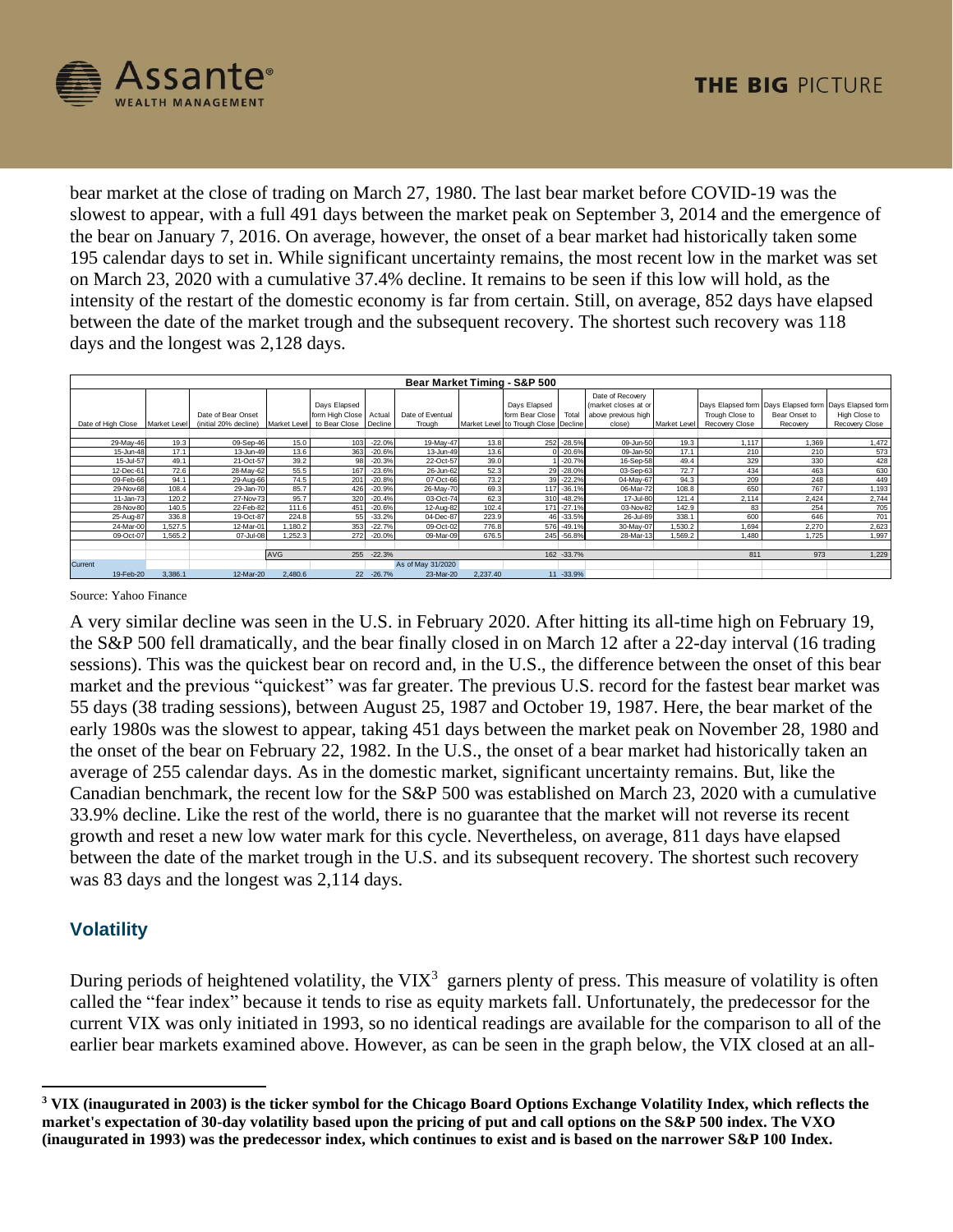

time high reading of 82.7 on March 16, 2020. This move surprised many seasoned market participants as the new level outstripped the former record high close of 80.9 set on November 20, 2008, during the last financial crisis. VIX readings below 20 usually correspond to less stressful, or even complacent times in the markets. Values greater than 30 are generally associated with high volatility, brought on by investor fear or uncertainty. Even though lasting VIX levels associated with a complacent market may still be some time off, recent improvements in the markets are encouraging.



Source: Yahoo Finance

### **North American markets**

Looking directly at the main market indices can provide another way to evaluate the recent surge in volatility. Examining the occurrences of trading sessions with a  $4%$  trading range<sup>4</sup> is one way to directly view this volatility. The graph below shows the U.S. S&P 500 Index (blue line) and trading sessions when the index experienced a 4% (or more) trading range, as indicated by the solid black vertical lines. As would be expected, over long periods of market history for the S&P 500, these exceptionally volatile trading sessions are comparatively rare. Between January 1,  $1961<sup>5</sup>$ , and September 14, 2008, there were approximately 12,000 trading sessions. Of those, just 85 saw a 4% trading range. This translates into approximately one trading day every five months, or less than one out of a hundred trading sessions. Between September 15, 2008 and March 31, 2009, the period typically associated with the height of the

**<sup>4</sup> A trading range is calculated by taking the difference between the "high" and "low" quote for the day and dividing it by the value of the previous day's closing level.**

**<sup>5</sup> The S&P 500 Index was inaugurated on March 4, 1957. Its predecessor 90-stock index was first formulated and published in 1926. 1961 is used as a starting date as reliable intra-day data is available from this time.**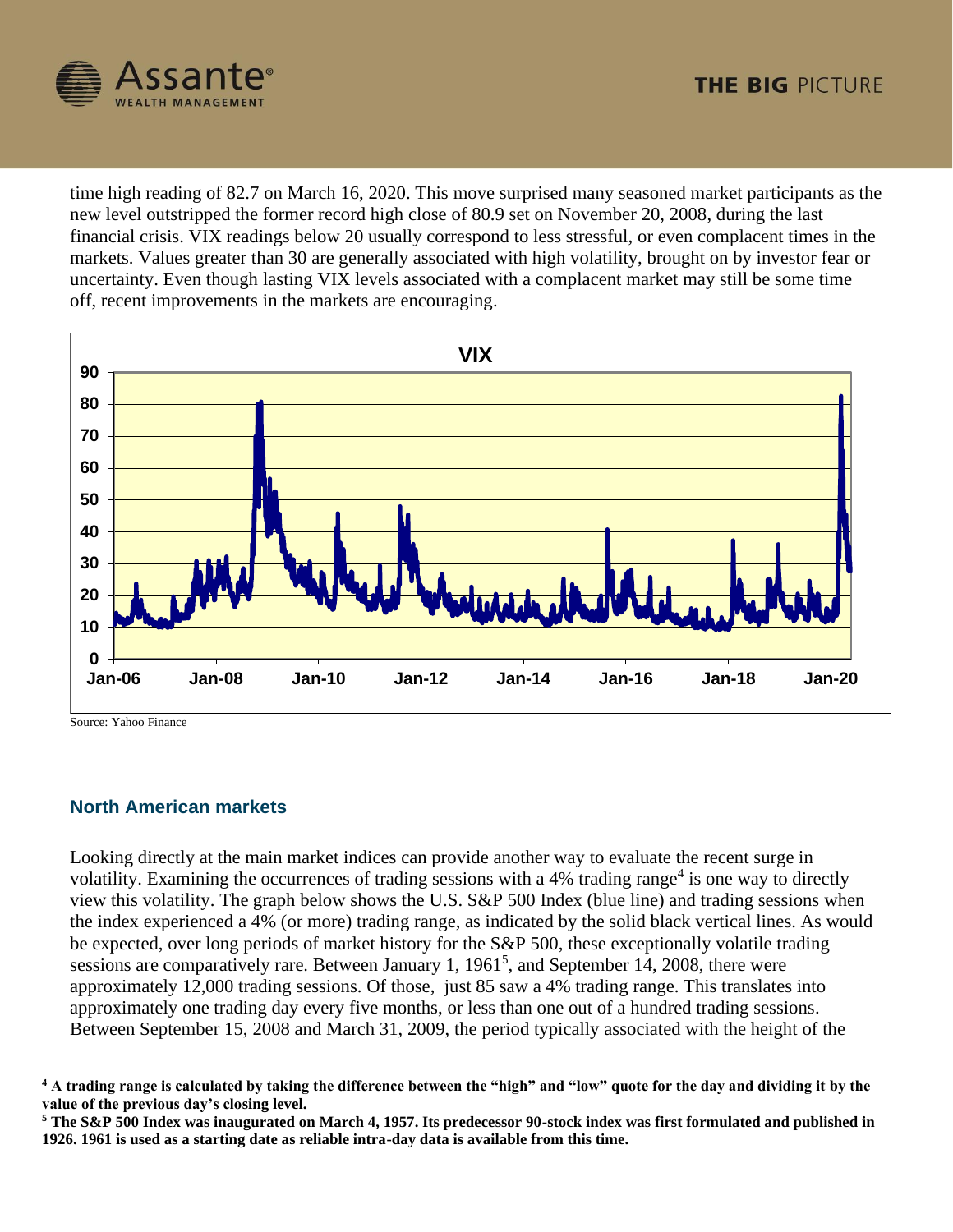

financial crisis, the market experienced a 4.0% trading range on 58 of the 137 trading days. This is the equivalent of more than 42 occurrences out of 100 trading sessions or 60 times the "normal" rate. Following the financial crisis there were modest bouts of volatility, but the frequency of 4% trading range days largely returned to normal. Between April 1, 2009, and February 21, 2020, there were 18 occurrences of 4% trading range days out of a total of 2,742 trading sessions, or less than one occurrence for every 100 trading sessions. However, since the onset of the COVID-19 pandemic, volatility has clearly returned. Between February 24, 2020, and April 30, 2020 (48 trading sessions), there were 17 of these 4% trading range sessions, the equivalent of 35 per 100 trading day, or 50 times the "normal" rate.



Source: Yahoo Finance

Similarly, the Canadian market had, fortunately, only experienced these volatile 4% trading range days occasionally. Between the beginning of 1980<sup>6</sup>, and September 14, 2008, the Canadian market had about 7,236 trading sessions. Of these, 24 were sessions with a 4% trading range. Here at home, the experience showed less volatility than in the U.S., with approximately one 4% trading range per year or once in every 250 trading sessions. As you can see in the graph below, examining the same September 15, 2008 to March 31, 2009 time period of the financial crisis, the Canadian market experienced a 4% trading range on 54 of the 137 trading days. This is the equivalent of about 39 occurrences out of 100 trading sessions, or 119 times the "normal" Canadian rate. Following the financial crisis, Canadian markets also experienced modest bouts of volatility, but the frequency of these 4% trading range days declined. Between April 1, 2009, and February 21, 2020, there were seven occurrences of 4% trading range days out of a total of 2,733 trading sessions, returning to the one occurrence for every 250 trading sessions. However, as seen in the U.S., volatility returned with the COVID-19 pandemic. Between February 24, 2020, and April 30, 2020 (48

**<sup>6</sup> Reliable intra-day market data in Canada has a significantly shorter history than that available in the U.S.**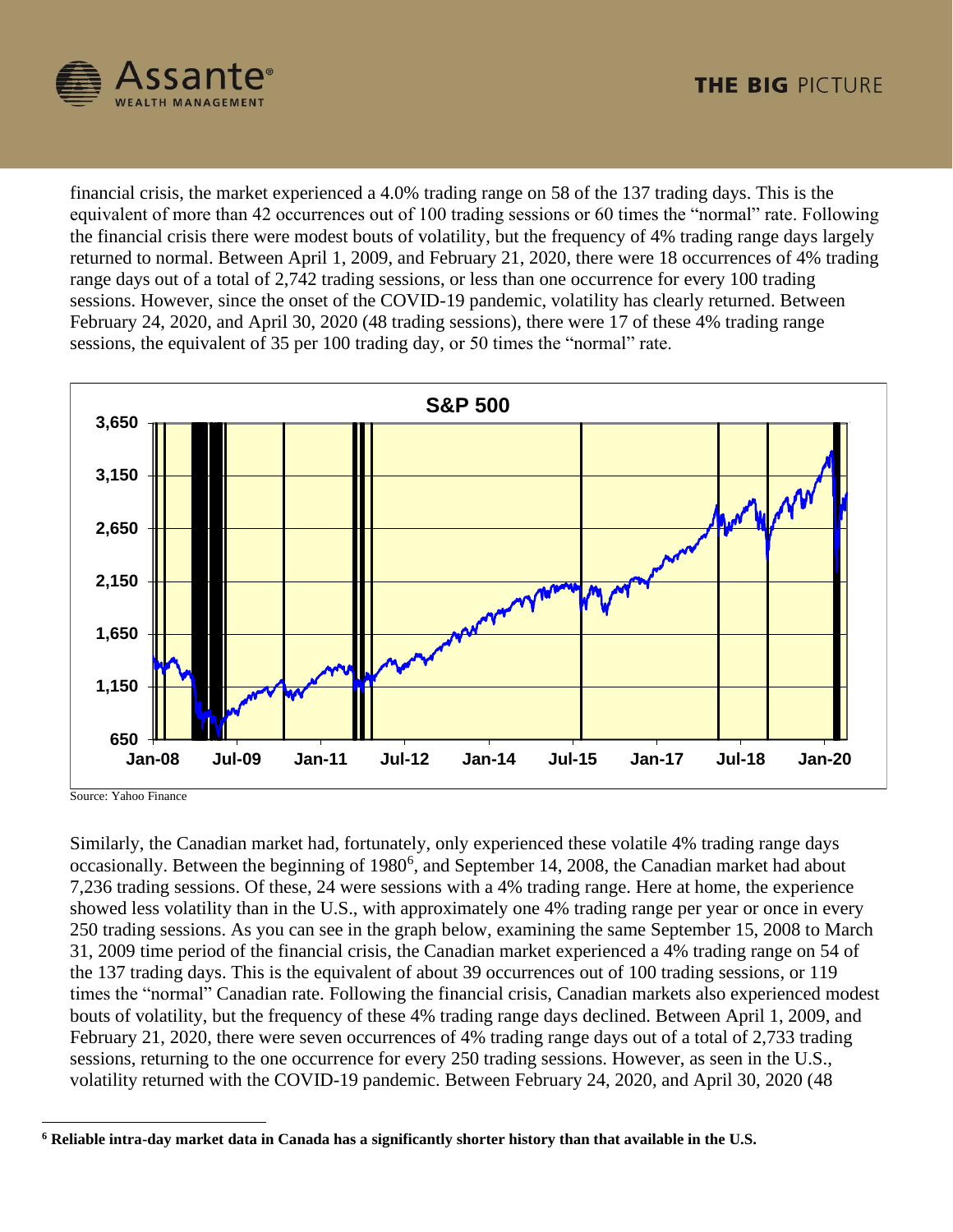

trading sessions), there were 11 of these 4% trading range sessions, the equivalent of 23 per 100 trading days or 69 times the "normal" Canadian rate.

As of this writing, the last occurrence of a 4% trading range session in the U.S. was April 6, 2020. Domestically, the most recent 4% trading session occurred on March 25, 2020. With the last real experience of a "post-pandemic" economy having occurred a century ago, considerable uncertainty exists. Not only does this uncertainty include the unknown responses of consumers and businesses as they move out of lockdown, it encompasses the timing and scope of future changes to monetary and fiscal policies as the world attempts to unwind the dramatic actions taken to bridge the global economy until functioning marketbased activity can resume. Periods of elevated volatility can easily prompt an emotional response. This is particularly true at present when families are also dealing with concerns over health and personal safety. Having an advisor can help investors avoid emotional investing.



Source: Yahoo Finance